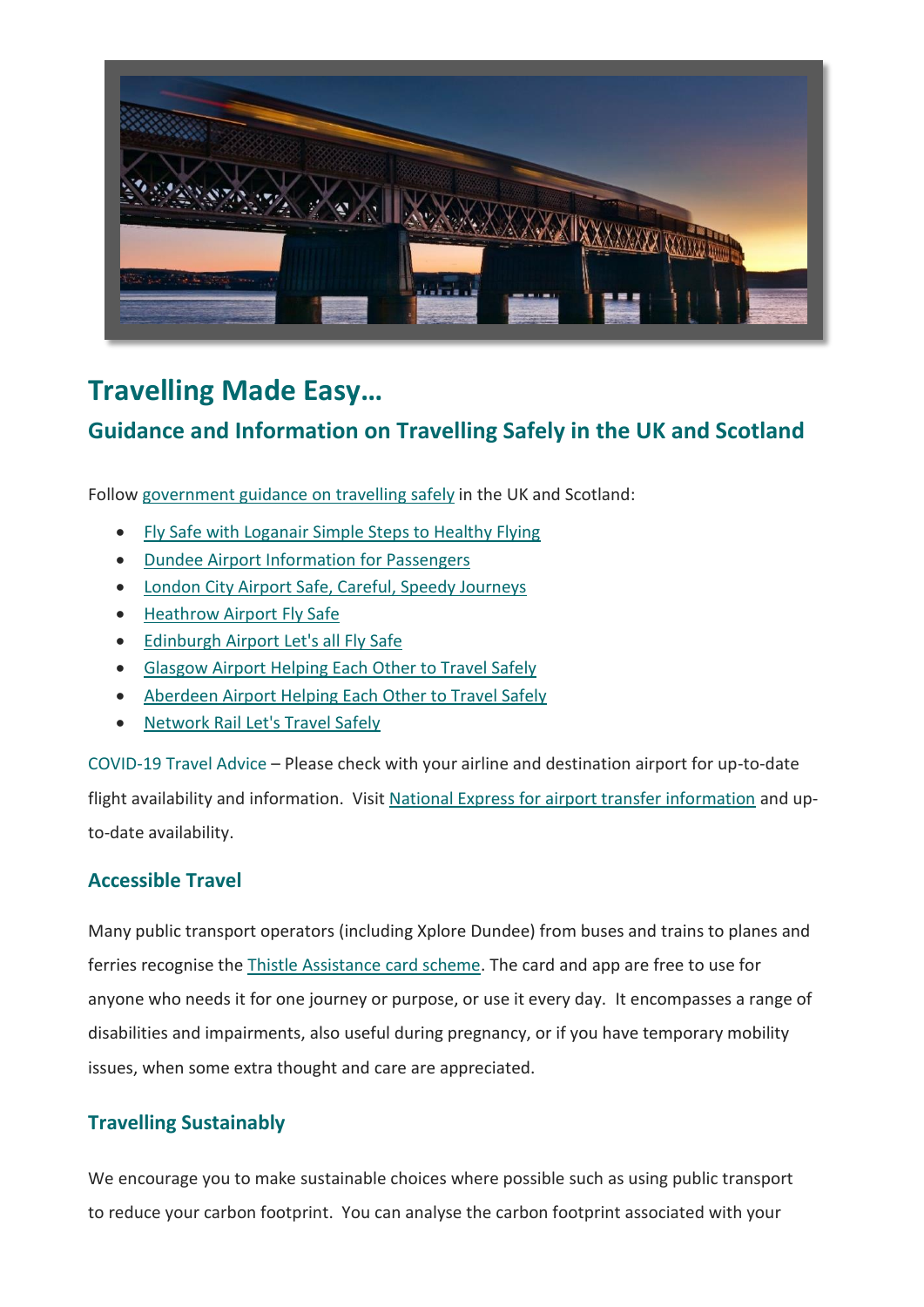travel to and from Dundee by using a [Carbon Footprint Calculator.](https://calculator.carbonfootprint.com/calculator.aspx?tab=3) You can also explore ways to offset the carbon footprint by compensating unavoidable emissions through acknowledged projects, for example the [UN Carbon Offset Platform.](https://offset.climateneutralnow.org/aboutoffsetting)

## **Fly into Dundee**

Dundee has a twice daily service from Dundee Airport to London City, which serves around [45](https://www.londoncityairport.com/destinations)  [destinations](https://www.londoncityairport.com/destinations) as well as a non-stop service between Dundee and Belfast City, serving [26](https://www.belfastcityairport.com/ListingPage/All-Destinations)  [destinations](https://www.belfastcityairport.com/ListingPage/All-Destinations) including Amsterdam, and is a 5 minute drive from the city centre. A taxi rank is located just outside the airport. Dundee is also connected with a twice weekly air service to Shetland, serving [7 destinations.](https://www.hial.co.uk/sumburgh-airport/destinations-10/1)

View airport and flight options a[t Dundee Airport.](http://www.hial.co.uk/dundee-airport/) To book, visit [Loganair.](https://www.loganair.co.uk/)

For accessibility information visit [Assistance and Accessibility](https://www.hial.co.uk/dundee-airport/airport-information-7/6?documentId=52&categoryId=20007) at Dundee Airport.

## **International Flights are available to/from Scotland's other major cities**

### **Fly into Aberdeen International Airport**

Connects with 50 international destinations and a 1 hour 30 minute drive from Dundee. View airport and flight options a[t Aberdeen International Airport.](https://www.aberdeenairport.com/)

For accessibility information visit [Special Assistance for Aberdeen International Airport.](https://www.aberdeenairport.com/aberdeen-airport-guide/special-assistance/)

#### **How to get to Dundee from the Airport**

#### **TAXI/PRIVATE HIRE**

Discounted fares to/from Aberdeen International Airport, visit Taxis [information for Aberdeen Airport.](https://www.aberdeenairport.com/transport-and-directions/taxis/)

#### **DIRECT BY TRAIN**

Aberdeen International Airport is about 11 kilometres from Aberdeen Railway Station, you can get there by hiring a taxi OR catching a bus in less than 30 minutes. Aberdeen Railway Station has frequent and direct connections to Dundee and the journey takes one hour and 10 minutes. For timetables and tickets visit [First Scotrail.](https://www.scotrail.co.uk/)

For information on accessible travel with First Scotrail, visit [Accessible](https://www.scotrail.co.uk/plan-your-journey/accessible-travel) Travel.

For timetables and tickets:

- Bus from airport to Aberdeen Railway Station visit [Stagecoach](http://www.stagecoachbus.com/)
- Train from Aberdeen Railway Station to Dundee visit [First Scotrail](https://firstscotrail.co.uk/)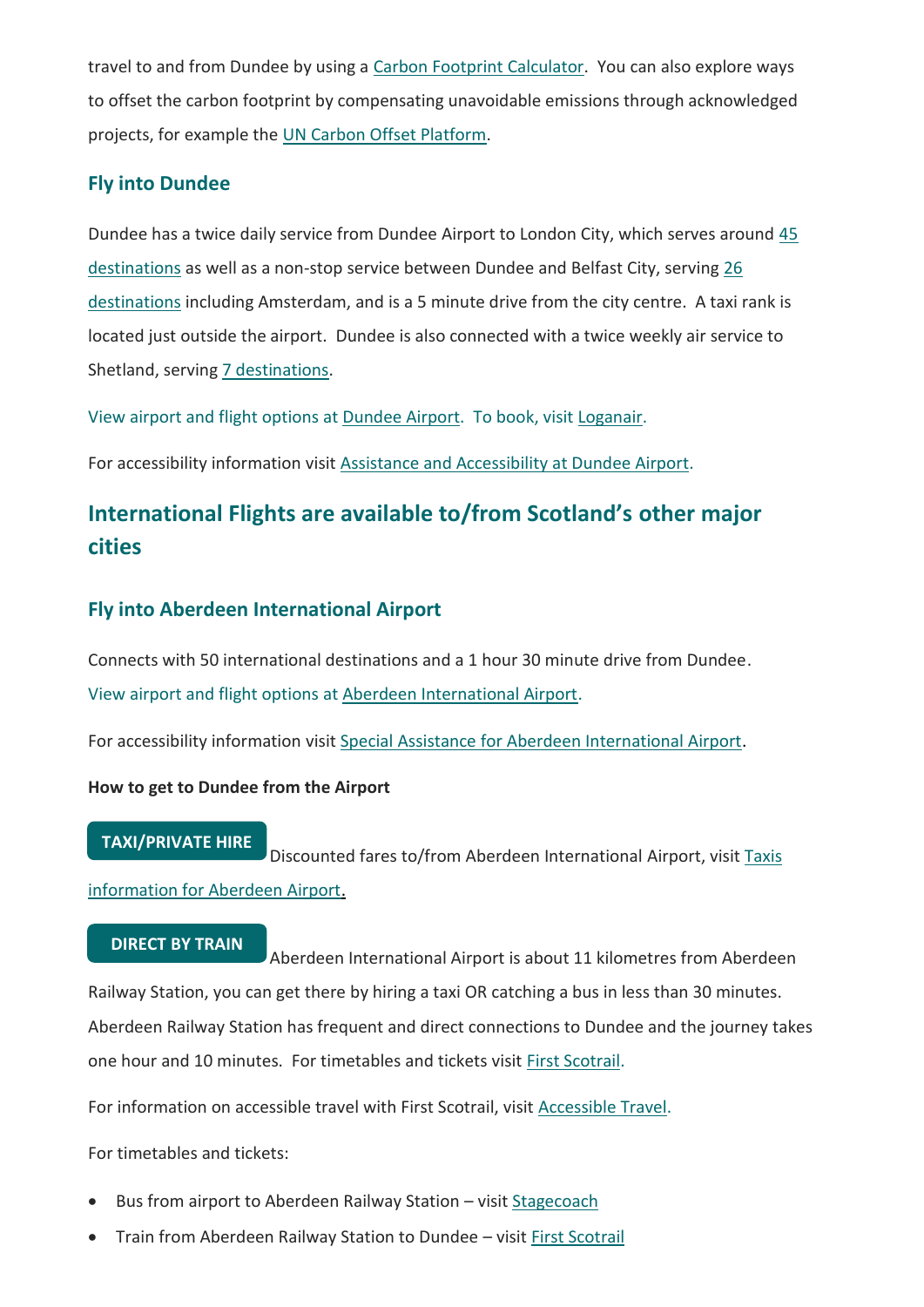## **Fly into Edinburgh International Airport**

Connects with 100 international routes and a 1 hour 30 minute drive from Dundee. View airport and flight options a[t Edinburgh International Airport.](http://www.edinburghairport.com/)

For accessibility information, visit [Special Assistance at Edinburgh International Airport.](https://www.edinburghairport.com/prepare/special-assistance)

#### **How to get to Dundee from the Airport**

#### **TAXI/PRIVATE HIRE**

Discounted fares to/from Edinburgh Airport, visit [Taxis information for](https://www.edinburghairport.com/transport-links/taxis) 

#### [Edinburgh Airport.](https://www.edinburghairport.com/transport-links/taxis)

#### **DIRECT BY COACH**

**X90 to/from Edinburgh Airport** – Xplore Dundee offers a fast, direct coach service which runs non-stop between Dundee city centre and Edinburgh Airport. In Dundee, the coach stops outside the Malmaison hotel – just across the road from the railway station in the heart of the city. At the airport, the coach stops at Stance E – located immediately outside the terminal doors.

The journey takes less than 90 minutes and the coaches are wheelchair accessible – to reserve your wheelchair space, please book at least 2 days in advance of your trip. For a full timetable, price list and how to book and board visit [Xplore Dundee.](https://www.xploredundee.com/X90)

**Ember** – Fast, comfortable travel by electric bus. Frequent services between Edinburgh, Dundee, Perth and Kinross. Low fares, live tracking and zero emissions. For **Edinburgh Airport,** they stop at Ingliston Park & Ride which is right next to the airport. From Ingliston Park & Ride you can take a two minute tram to the airport, a five minute bus or even walk in around 15 minutes. Coaches are wheelchair accessible – you can reserve your space at the time of booking. View their timetable, book tickets, view live map and FAQs on the [Ember.to website.](https://www.ember.to/)

#### **DIRECT BY TRAIN**

Edinburgh Gateway Railway Station can be accessed via tram link which operates every 7 minutes (journey time 7 minutes). To find Tram Stop follow the tram signs in the airport terminal buildings. Edinburgh Gateway Railway Station provides direct rail connections to Dundee (journey time around 1 hour and 20 minutes). Combined tram/train tickets can be bought.

For information on accessible rail travel, visi[t Accessible Travel at First Scotrail.](Direct%20Expenditure%20Benefit%20Report.docx)

For timetables and tickets:

- Combined Tram/Train tickets and timetables visit [First Scotrail](https://www.scotrail.co.uk/)
- Tram timetable visi[t Edinburgh Trams](http://edinburghtrams.com/)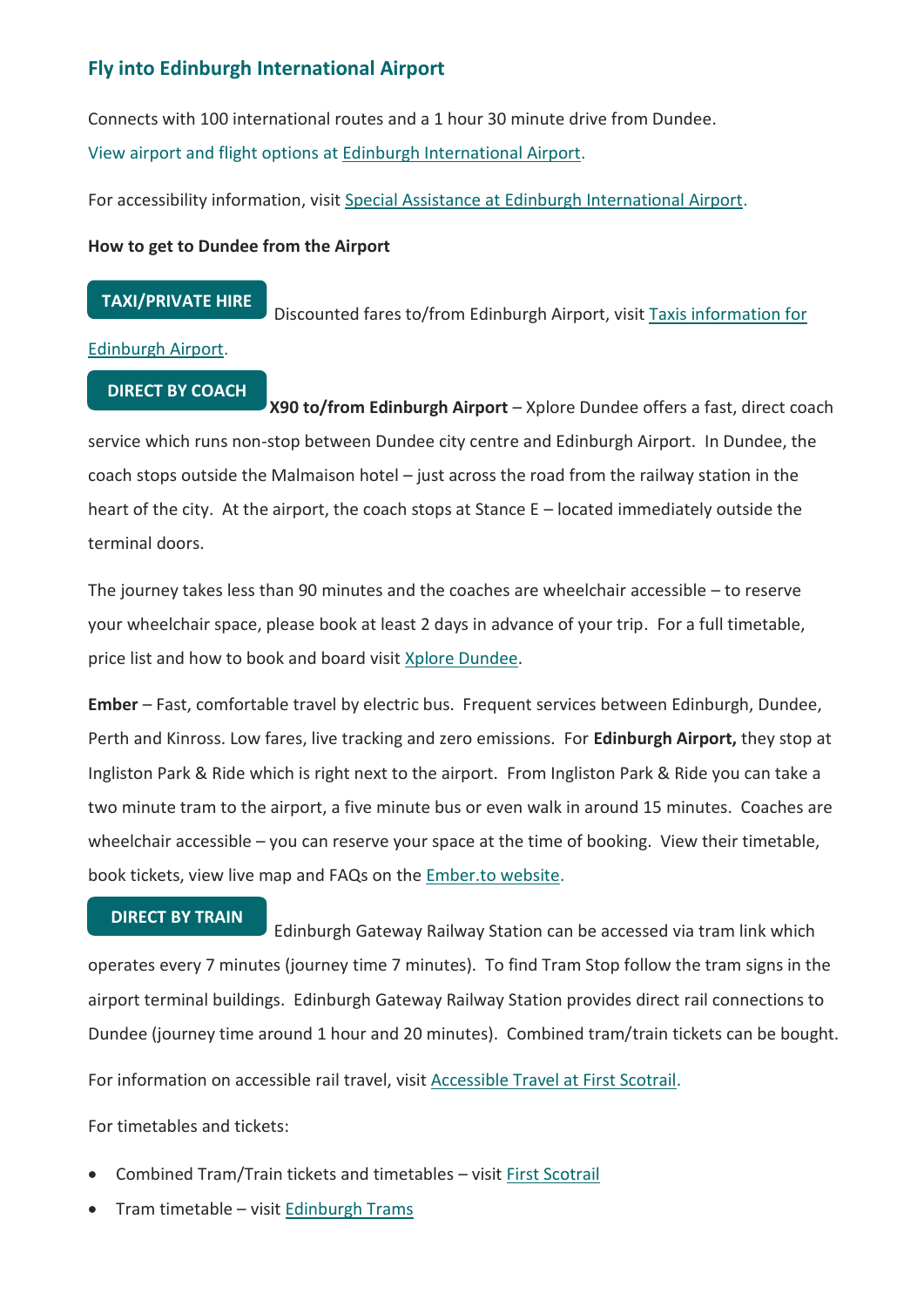## **Fly into Glasgow International Airport**

110 worldwide connections and a 1 hour 50-minute drive from Dundee.

View airport and flight options a[t Glasgow International Airport.](http://www.glasgowairport.com/)

For accessibility information, visit [Special Assistance at Glasgow International Airport.](https://www.glasgowairport.com/special-assistance/)

#### **How to get to Dundee from the Airport**

#### **TAXI/PRIVATE HIRE**

Discounted fares from Glasgow International Airport, visi[t Taxis](https://www.glasgowairport.com/to-and-from/taxi/)  [information for Glasgow Airport.](https://www.glasgowairport.com/to-and-from/taxi/)

#### **DIRECT BY TRAIN**

Glasgow International Airport is about 14 kilometres (9 miles) from Glasgow Queen Street Station, you can get there by hiring a taxi (journey time 20 minutes) OR catching a First 500 Glasgow Shuttle (journey time 20 minutes). Glasgow Queen Street Station has frequent and direct connections to Dundee and the journey takes one hour and 20 minutes.

For information on accessible rail, visi[t Accessible Travel at First Scotrail.](https://www.scotrail.co.uk/plan-your-journey/accessible-travel)

For timetables and tickets:

- Bus from airport to Glasgow Queen Street Station visit [First Glasgow](http://www.firstglasgow.com/)
- Train from Glasgow Queen Street Station to Dundee visit [First Scotrail](https://www.scotrail.co.uk/)

## **Travelling to Dundee from within the UK**

## **By Rail**

Dundee is easy to reach by train. Edinburgh is one hour 15 minutes away, Birmingham is 5 hours 45 minutes away and London is 6 and a half hours away. Train journeys can be planned and booked online. Visi[t Trainline](https://www.thetrainline.com/) or [First Scotrail.](https://www.scotrail.co.uk/)

### **By Car**

Edinburgh is 90 minutes away by car, Manchester is five hours away by car and London an 8-hour drive. Plan your journey by using [AA Traffic News,](http://www.theaa.com/traffic-news/index.jsp) [AA Route Planner](http://www.theaa.com/route-planner/index.jsp) and [Dundeetravelinfo.com.](http://www.dundeetravelinfo.com/)

## **By Coach**

National Express has services from London to Dundee. For more information visit [National](http://www.nationalexpress.com/home.aspx)  [Express.](http://www.nationalexpress.com/home.aspx)